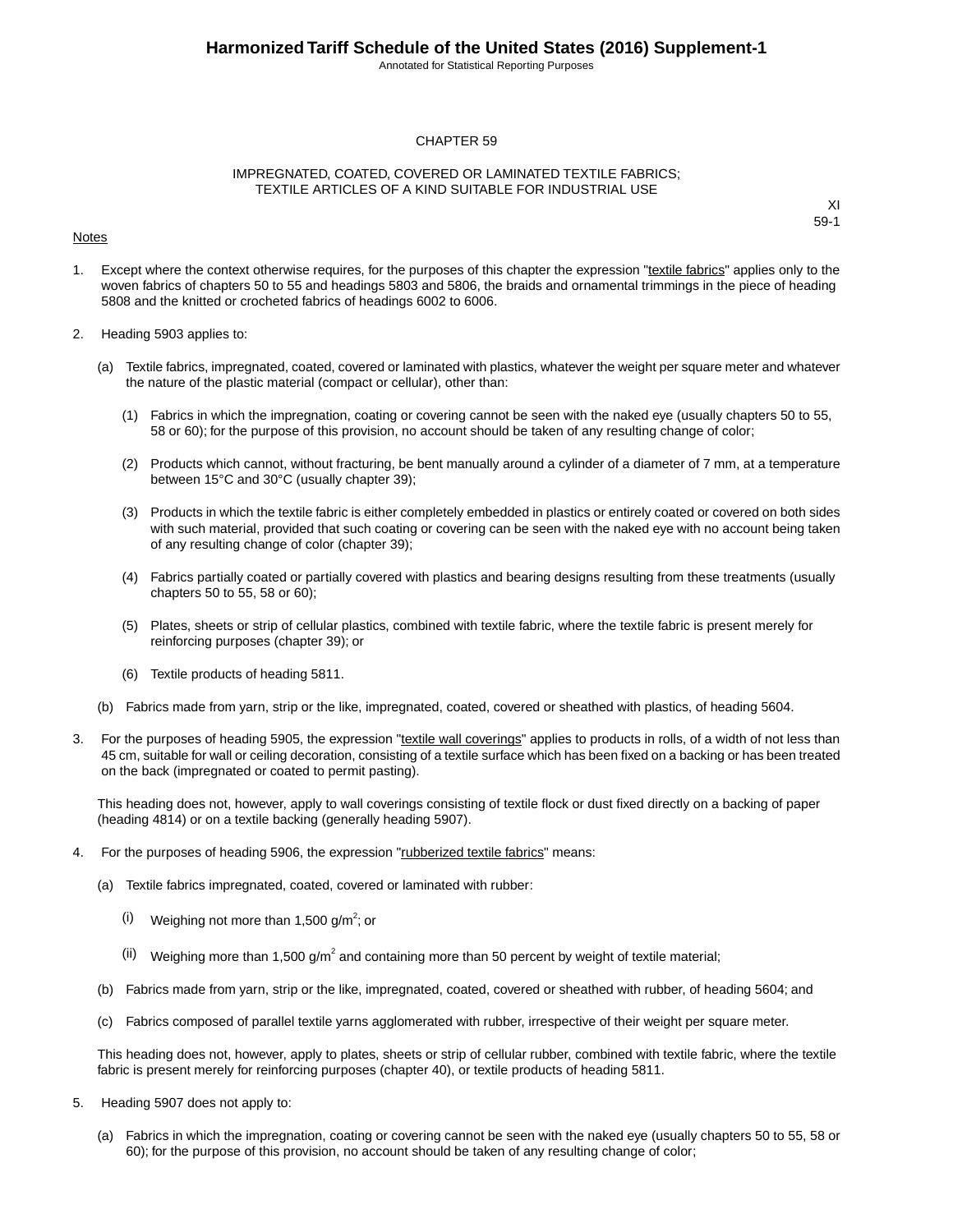Annotated for Statistical Reporting Purposes

Notes (con.) XI 59-2

- (b) Fabrics painted with designs (other than painted canvas being theatrical scenery, studio back-cloths or the like);
- (c) Fabrics partially covered with flock, dust, powdered cork or the like and bearing designs resulting from these treatments; however, imitation pile fabrics remain classified in this heading;
- (d) Fabrics finished with normal dressings having a basis of amylaceous or similar substances;
- (e) Wood veneered on a backing of textile fabrics (heading 4408);
- (f) Natural or artificial abrasive powder or grain, on a backing of textile fabrics (heading 6805);
- (g) Agglomerated or reconstituted mica, on a backing of textile fabrics (heading 6814); or
- (h) Metal foil on a backing of textile fabrics (generally Section XIV or XV).
- 6. Heading 5910 does not apply to:
	- (a) Transmission or conveyor belting, of textile material, of a thickness of less than 3 mm; or
	- (b) Transmission or conveyor belts or belting of textile fabric impregnated, coated, covered or laminated with rubber or made from textile yarn or cord impregnated, coated, covered or sheathed with rubber (heading 4010).
- 7. Heading 5911 applies to the following goods, which do not fall in any other heading of section XI:
	- (a) Textile products in the piece, cut to length or simply cut to rectangular (including square) shape (other than those having the character of the products of headings 5908 to 5910), the following only:
		- (i) Textile fabrics, felt and felt-lined woven fabrics, coated, covered or laminated with rubber, leather or other material, of a kind used for card clothing, and similar fabrics of a kind used for other technical purposes, including narrow fabrics made of velvet impregnated with rubber, for covering weaving spindles (weaving beams);
		- (ii) Bolting cloth;
		- (iii) Straining cloth of a kind used in oil presses or the like, of textile material or of human hair;
		- (iv) Flat woven textile fabrics with multiple warp or weft, whether or not felted, impregnated or coated, of a kind used in machinery or for other technical purposes;
		- (v) Textile fabric reinforced with metal, of a kind used for technical purposes;
		- (vi) Cords, braids and the like, whether or not coated, impregnated or reinforced with metal, of a kind used in industry as packing or lubricating materials;
	- (b) Textile articles (other than those of headings 5908 to 5910) of a kind used for technical purposes (for example, textile fabrics and felts, endless or fitted with linking devices, of a kind used in papermaking or similar machines (for example, for pulp or asbestos-cement), gaskets, washers, polishing discs and other machinery parts).

[**Compiler's note:** All provisions of subchapter II of chapter 99 have expired; footnote references are shown for reference only.]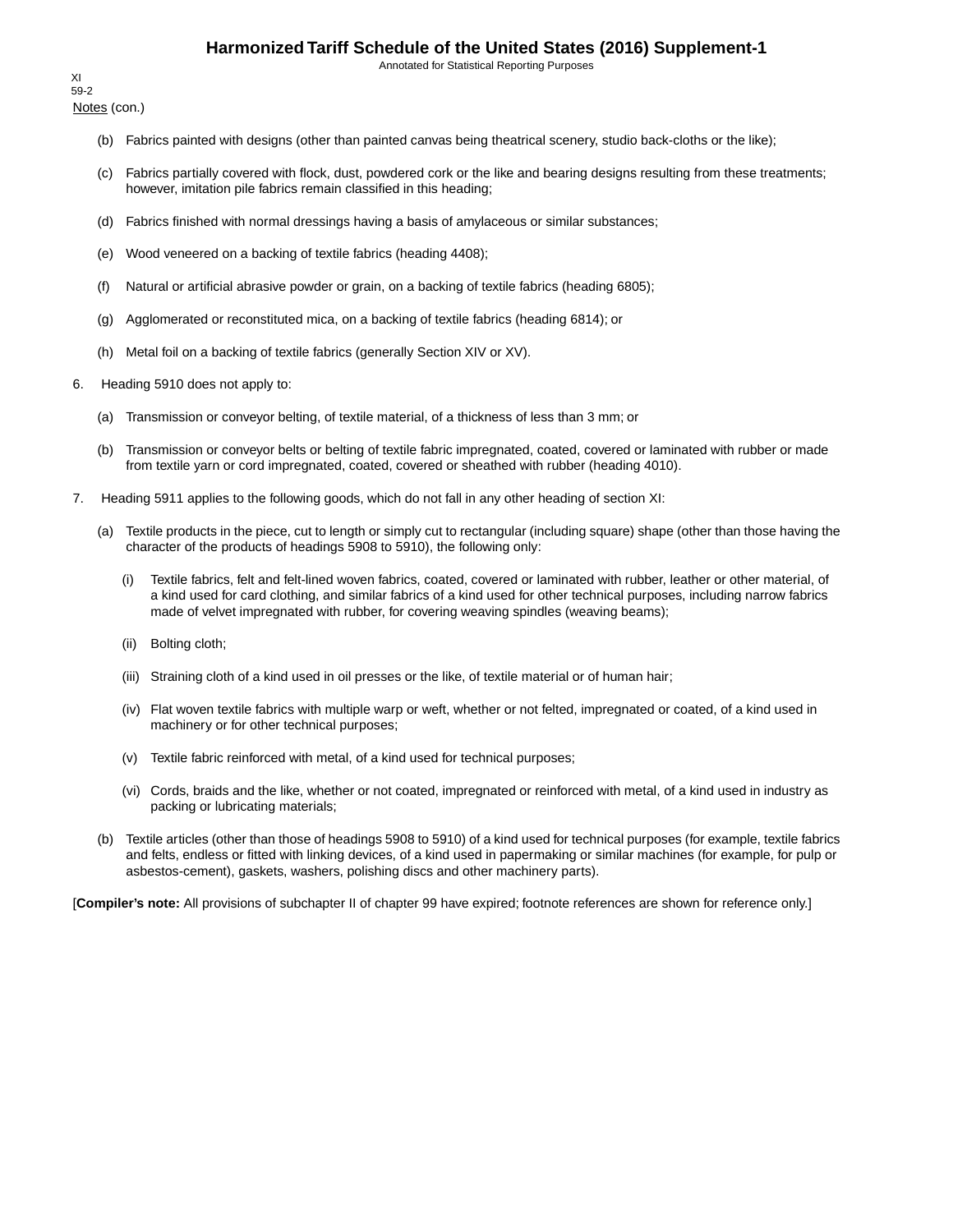Annotated for Statistical Reporting Purposes

| Heading/                 | Stat.       |                                                                                                                                                                                                                                                                                                               | Unit           |         | Rates of Duty                                                                                                |                |
|--------------------------|-------------|---------------------------------------------------------------------------------------------------------------------------------------------------------------------------------------------------------------------------------------------------------------------------------------------------------------|----------------|---------|--------------------------------------------------------------------------------------------------------------|----------------|
| Subheading               | Suf-<br>fix | <b>Article Description</b>                                                                                                                                                                                                                                                                                    | οf<br>Quantity | General | 1                                                                                                            | $\overline{2}$ |
| 5901<br>5901.10          |             | Textile fabrics coated with gum or amylaceous substances, of<br>a kind used for the outer covers of books or the like; tracing<br>cloth; prepared painting canvas; buckram and similar stiffened<br>textile fabrics of a kind used for hat foundations:<br>Textile fabrics coated with gum or amylaceous sub- |                |         | Special                                                                                                      |                |
|                          |             | stances, of a kind used for the outer covers of books or<br>the like:                                                                                                                                                                                                                                         |                |         |                                                                                                              |                |
| 5901.10.10 00            |             |                                                                                                                                                                                                                                                                                                               | kg             | 7%      | Free (AU, BH, CA,<br>CL, CO, IL, JO,<br>KR, MA, MX, OM,<br>P, PA, PE, SG)                                    | 74.5%          |
| 5901.10.20 00            |             |                                                                                                                                                                                                                                                                                                               | $m2$ .<br>kg   | 4.1%    | Free (AU, BH, CA,<br>CL, CO, E <sup>*</sup> , IL, JO,<br>KR, MA, MX, OM,<br>P, PA, PE, SG)                   | 35%            |
| 5901.90<br>5901.90.20 00 |             | Other:                                                                                                                                                                                                                                                                                                        | kg             | 7%      | Free (AU, BH, CA,<br>CL, CO, IL, JO,<br>KR, MA, MX, OM,                                                      | 74.5%          |
| 5901.90.40 00            |             |                                                                                                                                                                                                                                                                                                               | $m2$<br>kg     | 4.1%    | P, PA, PE, SG)<br>Free (AU, BH, CA,<br>CL, CO, E <sup>*</sup> , IL, JO,<br>KR, MA, MX, OM,<br>P, PA, PE, SG) | 35%            |
| 5902                     |             | Tire cord fabric of high tenacity yarn of nylon or other poly-                                                                                                                                                                                                                                                |                |         |                                                                                                              |                |
| 5902.10.00 00            |             | amides, polyesters or viscose rayon:                                                                                                                                                                                                                                                                          |                |         | Free (AU, BH, CA,<br>CL, CO, IL, JO,<br>MA, MX, OM, P,<br>PA, PE, SG)<br>2.9% (KR)                           | 25%            |
| 5902.20.00 00            |             |                                                                                                                                                                                                                                                                                                               |                |         | Free (AU, BH, CA,<br>CL, CO, IL, JO,<br>MA, MX, OM, P,<br>PA, PE, SG)                                        | 25%            |
| 5902.90.00 00            |             |                                                                                                                                                                                                                                                                                                               |                |         | 2.9% (KR)                                                                                                    | 25%            |
|                          |             |                                                                                                                                                                                                                                                                                                               |                |         |                                                                                                              |                |

 $\frac{1}{1}$ See subheading 9902.03.07.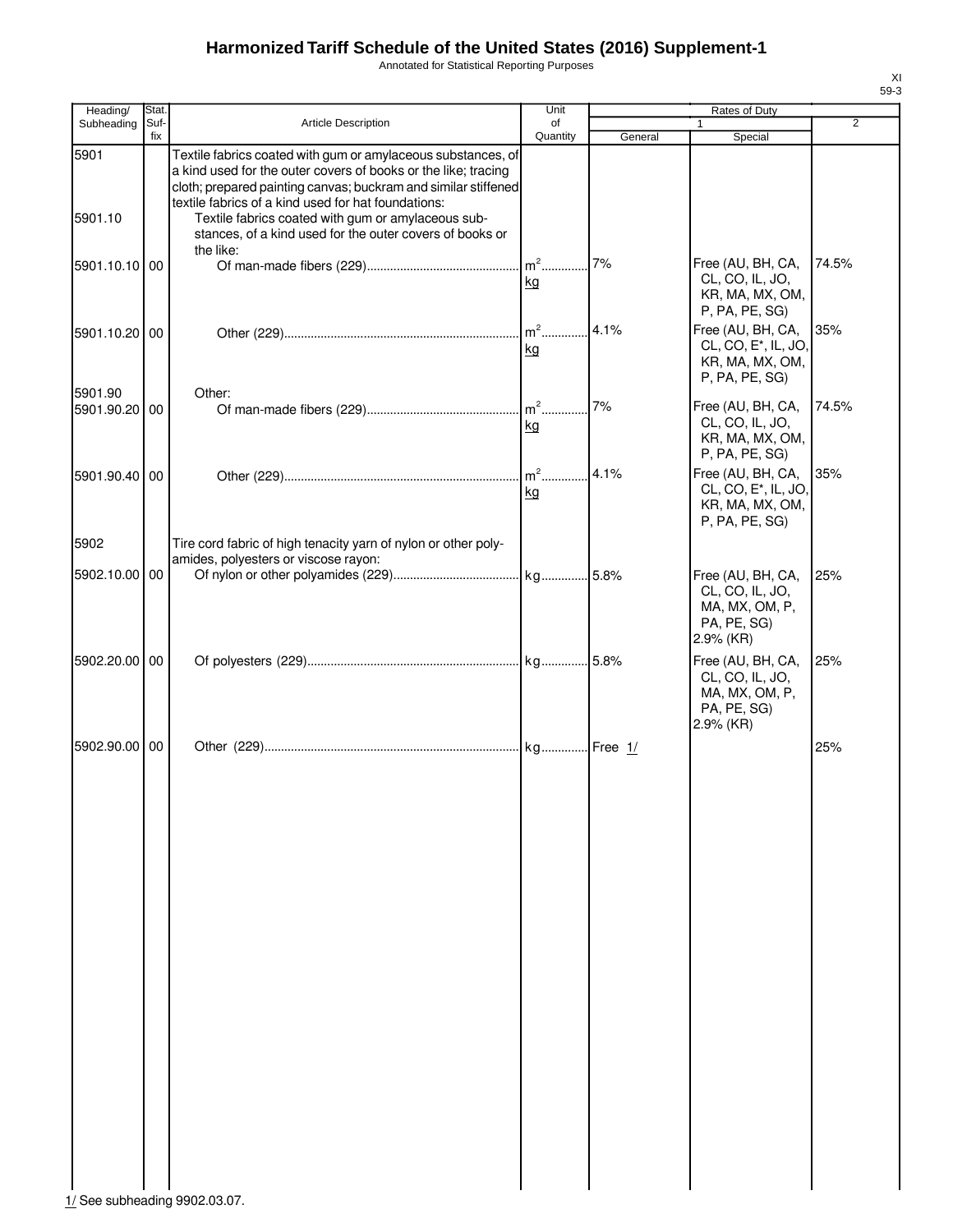Annotated for Statistical Reporting Purposes

| Heading/        | Stat. |                                                                                                                                             | Unit                                   |         | Rates of Duty                                                                                           |                |
|-----------------|-------|---------------------------------------------------------------------------------------------------------------------------------------------|----------------------------------------|---------|---------------------------------------------------------------------------------------------------------|----------------|
| Subheading      | Suf-  | Article Description                                                                                                                         | of                                     |         | $\mathbf{1}$                                                                                            | $\overline{2}$ |
|                 | fix   |                                                                                                                                             | Quantity                               | General | Special                                                                                                 |                |
| 5903<br>5903.10 |       | Textile fabrics impregnated, coated, covered or laminated with<br>plastics, other than those of heading 5902:<br>With poly(vinyl chloride): |                                        |         |                                                                                                         |                |
| 5903.10.10 00   |       |                                                                                                                                             | $m2$<br>kg                             | 2.7%    | Free (A, AU, BH,<br>CA, CL, CO, D, E,<br>IL, JO, KR, MA,<br>MX, OM, P, PA,<br>PE, SG)                   | 40%            |
| 5903.10.15 00   |       | Of man-made fibers:<br>Fabrics specified in note 9 to section XI:<br>Over 60 percent by weight of plastics                                  | $\mathsf{m}^2$<br>kg                   | Free    |                                                                                                         | 40%            |
| 5903.10.18 00   |       |                                                                                                                                             | $m2$<br>kg                             | 14.1%   | Free (AU, BH, CA,<br>CL, CO, IL, JO,<br>KR, MA, MX, OM,<br>P, PA, PE, SG)                               | 83.5%          |
| 5903.10.20      | 10    | Other:<br>Over 70 percent by weight of rubber or<br>Fabrics, of yarns sheathed with poly(vinyl                                              | .                                      | Free    |                                                                                                         | 25%            |
|                 | 90    | chloride), not otherwise impregnated,<br>coated, covered or laminated                                                                       | m <sup>2</sup><br>kg<br>m <sup>2</sup> |         |                                                                                                         |                |
| 5903.10.25 00   |       |                                                                                                                                             | kg<br>$m2$<br>kg                       | 7.5%    | Free (AU, BH, CA,<br>CL, CO, IL, JO,<br>MA, MX, OM, P,<br>PA, PE, SG)                                   | 84.5%          |
| 5903.10.30 00   |       |                                                                                                                                             | $m2$ .<br>kg                           | 2.7%    | 3.7% (KR)<br>Free (AU, BH, CA,<br>CL, CO, E <sup>*</sup> , IL, JO,<br>KR, MA, MX, OM,<br>P, PA, PE, SG) | 40%            |
|                 |       |                                                                                                                                             |                                        |         |                                                                                                         |                |
|                 |       |                                                                                                                                             |                                        |         |                                                                                                         |                |
|                 |       |                                                                                                                                             |                                        |         |                                                                                                         |                |
|                 |       |                                                                                                                                             |                                        |         |                                                                                                         |                |
|                 |       |                                                                                                                                             |                                        |         |                                                                                                         |                |
|                 |       |                                                                                                                                             |                                        |         |                                                                                                         |                |
|                 |       |                                                                                                                                             |                                        |         |                                                                                                         |                |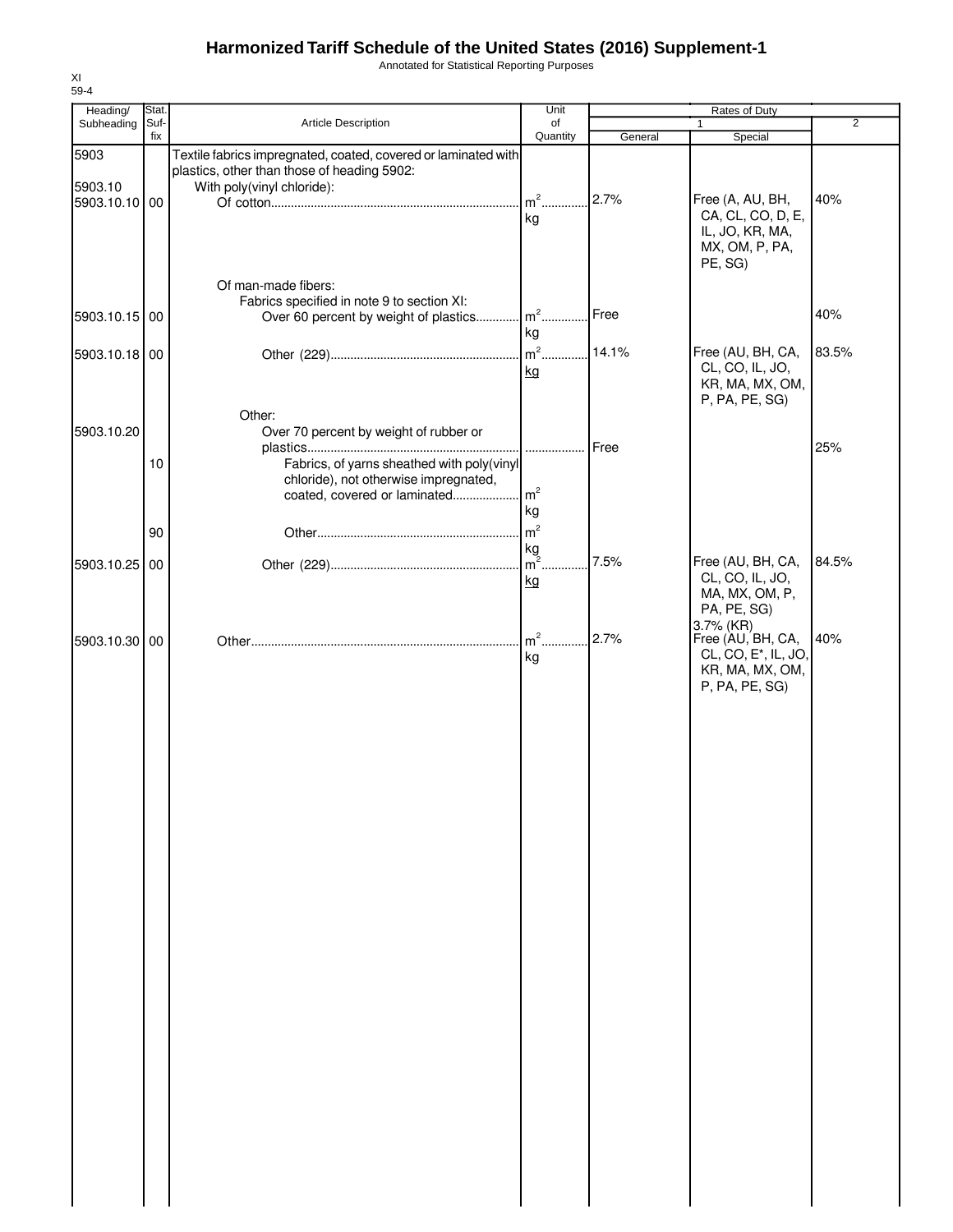Annotated for Statistical Reporting Purposes

| Heading/      | Stat.       |                                                                | Unit           |         | Rates of Duty                                         |                |
|---------------|-------------|----------------------------------------------------------------|----------------|---------|-------------------------------------------------------|----------------|
| Subheading    | Suf-<br>fix | Article Description                                            | of<br>Quantity | General | $\mathbf{1}$<br>Special                               | $\overline{2}$ |
| 5903 (con.)   |             | Textile fabrics impregnated, coated, covered or laminated with |                |         |                                                       |                |
|               |             | plastics, other than those of heading 5902: (con.)             |                |         |                                                       |                |
| 5903.20       |             | With polyurethane:                                             |                |         |                                                       |                |
| 5903.20.10 00 |             |                                                                |                | 2.7%    | Free (AU, BH, CA,<br>CL, CO, E <sup>*</sup> , IL, JO, | 40%            |
|               |             |                                                                | kg             |         | KR, MA, MX, OM,                                       |                |
|               |             |                                                                |                |         | P, PA, PE, SG)                                        |                |
|               |             | Of man-made fibers:                                            |                |         |                                                       |                |
|               |             | Fabrics specified in note 9 to section XI:                     |                |         |                                                       |                |
| 5903.20.15 00 |             | Over 60 percent by weight of plastics m <sup>2</sup>           |                | Free    |                                                       | 40%            |
| 5903.20.18 00 |             |                                                                |                | 8%      | Free (AU, BH, CA,                                     | 83.5%          |
|               |             |                                                                | kg             |         | CL, CO, IL, JO,<br>KR, MA, MX, OM,                    |                |
|               |             |                                                                |                |         | P, PA, PE, SG)                                        |                |
|               |             | Other:                                                         |                |         |                                                       |                |
| 5903.20.20 00 |             | Over 70 percent by weight of rubber or                         | $m2$           | Free    |                                                       | 25%            |
|               |             |                                                                | kg             |         |                                                       |                |
| 5903.20.25 00 |             |                                                                |                |         | Free (AU, BH, CA,                                     | 84.5%          |
|               |             |                                                                | kg             |         | CL, CO, IL, JO,                                       |                |
|               |             |                                                                |                |         | KR, MA, MX, OM,                                       |                |
| 5903.20.30    |             |                                                                |                | 2.7%    | P, PA, PE, SG)<br>Free (AU, BH, CA,                   | 40%            |
|               |             |                                                                |                |         | CL, CO, E <sup>*</sup> , IL, JO,                      |                |
|               |             |                                                                |                |         | KR, MA, MX, OM,                                       |                |
|               |             |                                                                |                |         | P, PA, PE, SG)                                        |                |
|               | 10          |                                                                | kg             |         |                                                       |                |
|               |             |                                                                | m <sup>2</sup> |         |                                                       |                |
|               | 90          |                                                                | kg             |         |                                                       |                |
|               |             |                                                                |                |         |                                                       |                |
|               |             |                                                                |                |         |                                                       |                |
|               |             |                                                                |                |         |                                                       |                |
|               |             |                                                                |                |         |                                                       |                |
|               |             |                                                                |                |         |                                                       |                |
|               |             |                                                                |                |         |                                                       |                |
|               |             |                                                                |                |         |                                                       |                |
|               |             |                                                                |                |         |                                                       |                |
|               |             |                                                                |                |         |                                                       |                |
|               |             |                                                                |                |         |                                                       |                |
|               |             |                                                                |                |         |                                                       |                |
|               |             |                                                                |                |         |                                                       |                |
|               |             |                                                                |                |         |                                                       |                |
|               |             |                                                                |                |         |                                                       |                |
|               |             |                                                                |                |         |                                                       |                |
|               |             |                                                                |                |         |                                                       |                |
|               |             |                                                                |                |         |                                                       |                |
|               |             |                                                                |                |         |                                                       |                |
|               |             |                                                                |                |         |                                                       |                |
|               |             |                                                                |                |         |                                                       |                |
|               |             |                                                                |                |         |                                                       |                |
|               |             |                                                                |                |         |                                                       |                |
|               |             |                                                                |                |         |                                                       |                |
|               |             |                                                                |                |         |                                                       |                |
|               |             |                                                                |                |         |                                                       |                |
|               |             |                                                                |                |         |                                                       |                |
|               |             |                                                                |                |         |                                                       |                |
|               |             |                                                                |                |         |                                                       |                |
|               |             |                                                                |                |         |                                                       |                |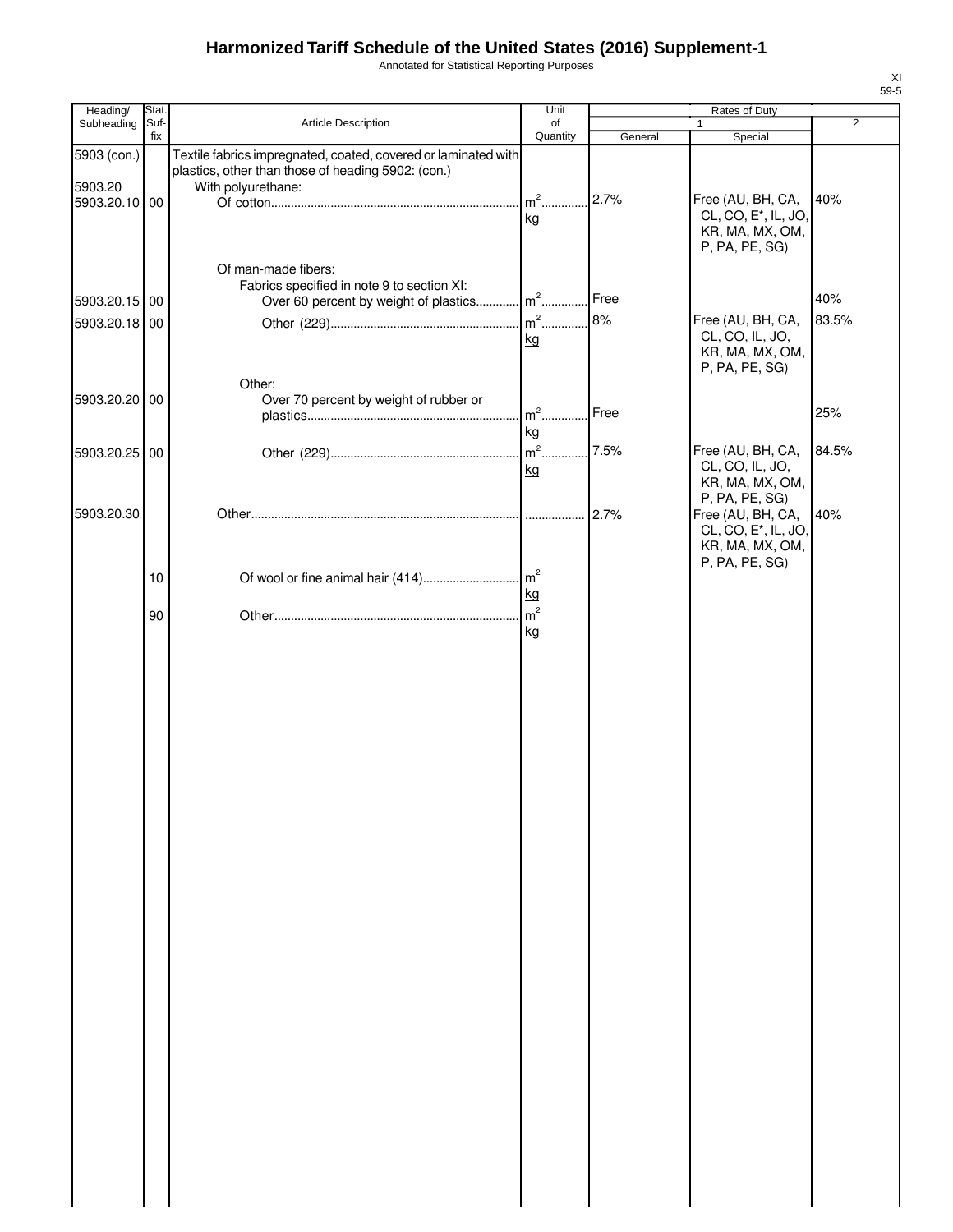Annotated for Statistical Reporting Purposes

| Heading/                 | Stat.       |                                                                                                                                                               | Unit                           |         | Rates of Duty                                                                          |                |
|--------------------------|-------------|---------------------------------------------------------------------------------------------------------------------------------------------------------------|--------------------------------|---------|----------------------------------------------------------------------------------------|----------------|
| Subheading               | Suf-<br>fix | Article Description                                                                                                                                           | of<br>Quantity                 |         | 1                                                                                      | $\overline{2}$ |
| 5903 (con.)              |             | Textile fabrics impregnated, coated, covered or laminated with<br>plastics, other than those of heading 5902: (con.)                                          |                                | General | Special                                                                                |                |
| 5903.90<br>5903.90.10 00 |             | Other:                                                                                                                                                        | $m2$                           | 2.7%    | Free (A, AU, BH,                                                                       | 40%            |
|                          |             | Of man-made fibers:                                                                                                                                           | kg                             |         | CA, CL, CO, D, E,<br>IL, JO, KR, MA,<br>MX, OM, P, PA,<br>PE, SG)                      |                |
| 5903.90.15               | 00          | Fabrics specified in note 9 to section XI:<br>Over 60 percent by weight of plastics                                                                           | $m2$ .                         | Free    |                                                                                        | 40%            |
| 5903.90.18 00            |             |                                                                                                                                                               | kg<br>$m2$ .                   | 8%      | Free (AU, BH, CA,                                                                      | 83.5%          |
|                          |             |                                                                                                                                                               | kg                             |         | CL, CO, IL, JO,<br>KR, MA, MX, OM,<br>P, PA, PE, SG)                                   |                |
| 5903.90.20               | 00          | Other:<br>Over 70 percent by weight of rubber or                                                                                                              | m <sup>2</sup>                 | Free    |                                                                                        | 25%            |
| 5903.90.25 00            |             |                                                                                                                                                               | kg<br>$m2$ .<br>kg             | 7.5%    | Free (AU, BH, CA,<br>CL, CO, IL, JO,                                                   | 84.5%          |
| 5903.90.30               |             |                                                                                                                                                               | .                              | 2.7%    | KR, MA, MX, OM,<br>P, PE, SG)<br>Free (AU, BH, CA,<br>CL, CO, E <sup>*</sup> , IL, JO, | 40%            |
|                          | 10          |                                                                                                                                                               |                                |         | KR, MA, MX, OM,<br>P, PA, PE, SG)                                                      |                |
|                          | 90          |                                                                                                                                                               | <u>kg</u><br>m <sup>2</sup>    |         |                                                                                        |                |
| 5904                     |             | Linoleum, whether or not cut to shape; floor coverings con-<br>sisting of a coating or covering applied on a textile backing,<br>whether or not cut to shape: | kg                             |         |                                                                                        |                |
| 5904.10.00               | 00          |                                                                                                                                                               | $m2$ .<br>kg                   | Free    |                                                                                        | 35%            |
| 5904.90<br>5904.90.10 00 |             | Other:<br>With a base consisting of needleloom felt or non-                                                                                                   |                                | Free    |                                                                                        | 40%            |
| 5904.90.90 00            |             |                                                                                                                                                               | m <sup>-</sup><br>kg<br>$m2$ . | Free    |                                                                                        | 40%            |
|                          |             |                                                                                                                                                               | kg                             |         |                                                                                        |                |
|                          |             |                                                                                                                                                               |                                |         |                                                                                        |                |
|                          |             |                                                                                                                                                               |                                |         |                                                                                        |                |
|                          |             |                                                                                                                                                               |                                |         |                                                                                        |                |
|                          |             |                                                                                                                                                               |                                |         |                                                                                        |                |
|                          |             |                                                                                                                                                               |                                |         |                                                                                        |                |
|                          |             |                                                                                                                                                               |                                |         |                                                                                        |                |
|                          |             |                                                                                                                                                               |                                |         |                                                                                        |                |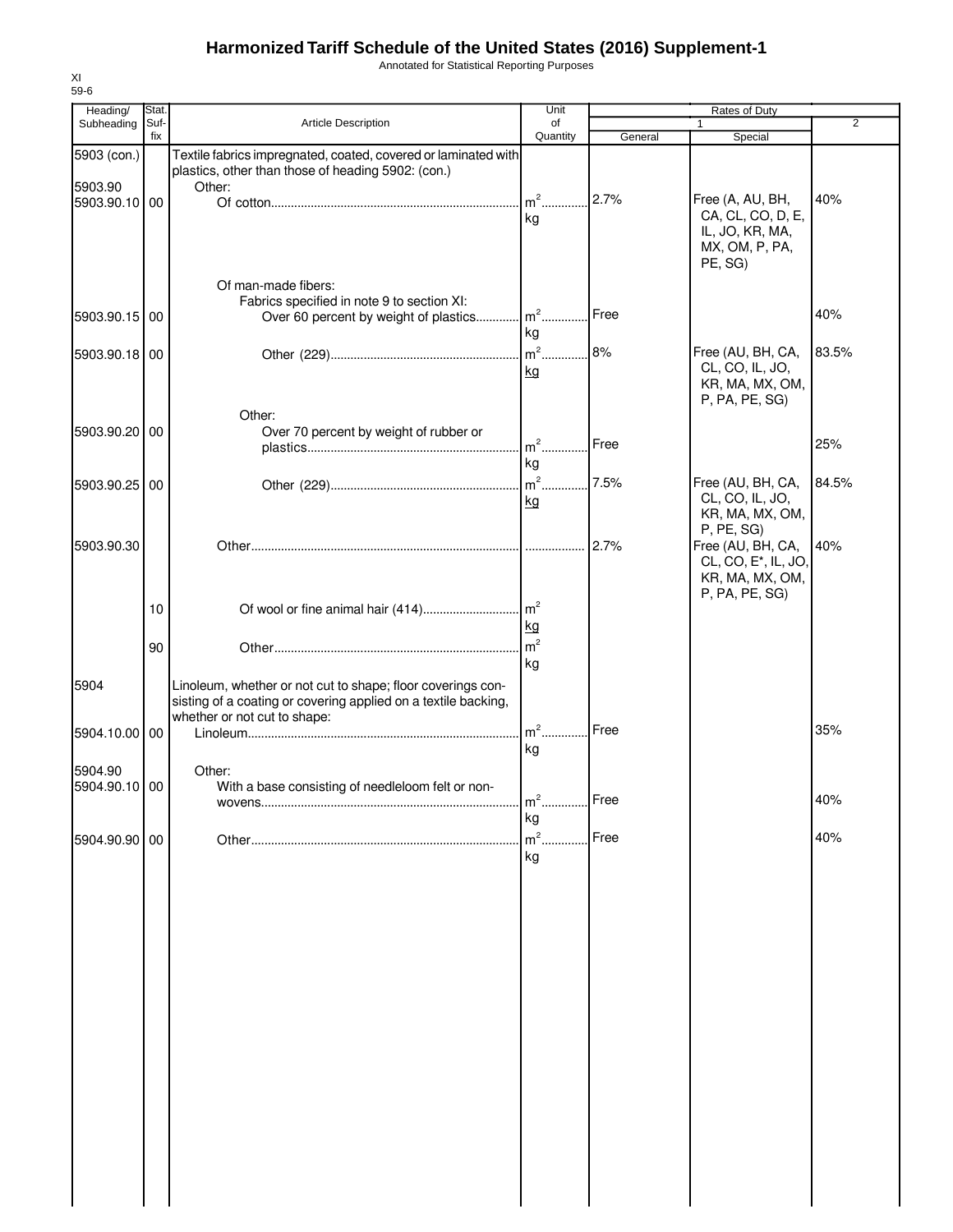Annotated for Statistical Reporting Purposes

| Heading/                 | Stat.       |                                                               | Unit                             |         | Rates of Duty                                                                         |                 |
|--------------------------|-------------|---------------------------------------------------------------|----------------------------------|---------|---------------------------------------------------------------------------------------|-----------------|
| Subheading               | Suf-<br>fix | Article Description                                           | of<br>Quantity                   | General | 1<br>Special                                                                          | $\overline{2}$  |
| 5905.00<br>5905.00.10 00 |             | Textile wall coverings:                                       |                                  | Free    |                                                                                       | $3.3¢/kg + 20%$ |
|                          |             |                                                               | kg                               |         |                                                                                       |                 |
| 5905.00.90 00            |             |                                                               | kg                               | Free    |                                                                                       | 74%             |
| 5906<br>5906.10.00 00    |             | Rubberized textile fabrics, other than those of heading 5902: |                                  |         | Free (A, AU, BH,<br>CA, CL, CO, D, E,<br>IL, JO, KR, MA,<br>MX, OM, P, PA,<br>PE, SG) | 40%             |
|                          |             | Other:                                                        |                                  |         |                                                                                       |                 |
| 5906.91<br>5906.91.10 00 |             | Knitted or crocheted:                                         | $m2$                             | 2.7%    | Free (AU, BH, CA,                                                                     | 40%             |
|                          |             |                                                               | kg                               |         | CL, CO, IL, JO,<br>KR, MA, MX, OM,<br>P, PA, PE, SG)                                  |                 |
|                          |             | Of man-made fibers:                                           |                                  |         |                                                                                       |                 |
| 5906.91.20 00            |             | Over 70 percent by weight of rubber or                        | $m2$                             | Free    |                                                                                       | 25%             |
|                          |             |                                                               | kg                               |         |                                                                                       |                 |
| 5906.91.25 00            |             |                                                               |                                  | 7.5%    | Free (AU, BH, CA,                                                                     | 84.5%           |
|                          |             |                                                               | kg                               |         | CL, CO, IL, JO,<br>KR, MA, MX, OM,                                                    |                 |
|                          |             |                                                               | $m2$ .                           | 2.7%    | P, PA, PE, SG)<br>Free (AU, BH, CA,                                                   | 40%             |
| 5906.91.30 00            |             |                                                               | kg                               |         | CL, CO, E <sup>*</sup> , IL, JO,                                                      |                 |
|                          |             |                                                               |                                  |         | KR, MA, MX, OM,<br>P, PA, PE, SG)                                                     |                 |
| 5906.99                  |             | Other:                                                        |                                  |         |                                                                                       |                 |
| 5906.99.10 00            |             |                                                               | $m2$                             | 2.7%    | Free (AU, BH, CA,<br>CL, CO, IL, JO,                                                  | 40%             |
|                          |             |                                                               | kg                               |         | KR, MA, MX, OM,                                                                       |                 |
|                          |             |                                                               |                                  |         | P, PA, PE, SG)                                                                        |                 |
| 5906.99.20 00            |             | Of man-made fibers:<br>Over 70 percent by weight of rubber or |                                  |         |                                                                                       |                 |
|                          |             |                                                               | $m^2$                            | Free    |                                                                                       | 25%             |
|                          |             |                                                               | kg                               |         |                                                                                       |                 |
| 5906.99.25 00            |             |                                                               | $m2$ .                           | Free    |                                                                                       | 84.5%           |
| 5906.99.30 00            |             |                                                               | $\frac{\text{kg}}{\text{m}^2}$ . | 3.3%    | Free (AU, BH, CA,                                                                     | 40%             |
|                          |             |                                                               | kg                               |         | CL, CO, E <sup>*</sup> , IL, JO,<br>KR, MA, MX, OM,                                   |                 |
|                          |             |                                                               |                                  |         | P, PA, PE, SG)                                                                        |                 |
|                          |             |                                                               |                                  |         |                                                                                       |                 |
|                          |             |                                                               |                                  |         |                                                                                       |                 |
|                          |             |                                                               |                                  |         |                                                                                       |                 |
|                          |             |                                                               |                                  |         |                                                                                       |                 |
|                          |             |                                                               |                                  |         |                                                                                       |                 |
|                          |             |                                                               |                                  |         |                                                                                       |                 |
|                          |             |                                                               |                                  |         |                                                                                       |                 |
|                          |             |                                                               |                                  |         |                                                                                       |                 |
|                          |             |                                                               |                                  |         |                                                                                       |                 |
|                          |             |                                                               |                                  |         |                                                                                       |                 |
|                          |             |                                                               |                                  |         |                                                                                       |                 |
|                          |             |                                                               |                                  |         |                                                                                       |                 |
|                          |             |                                                               |                                  |         |                                                                                       |                 |
|                          |             |                                                               |                                  |         |                                                                                       |                 |
|                          |             |                                                               |                                  |         |                                                                                       |                 |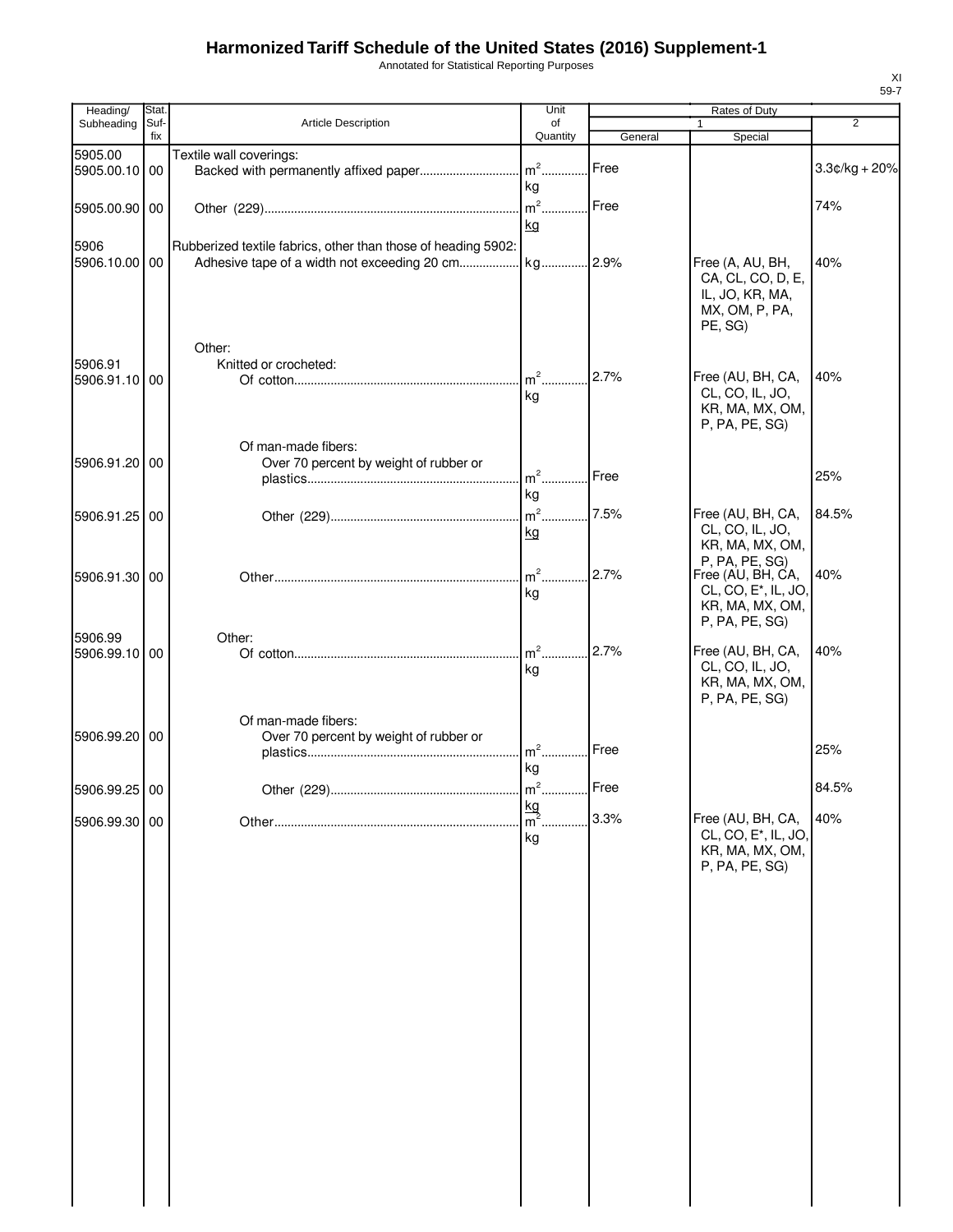Annotated for Statistical Reporting Purposes

| Heading/      | Stat.       |                                                                                                                                                                                                              | Unit                 | Rates of Duty |                                                                                     |                |  |
|---------------|-------------|--------------------------------------------------------------------------------------------------------------------------------------------------------------------------------------------------------------|----------------------|---------------|-------------------------------------------------------------------------------------|----------------|--|
| Subheading    | Suf-<br>fix | Article Description                                                                                                                                                                                          | of<br>Quantity       | General       | 1.<br>Special                                                                       | $\overline{2}$ |  |
| 5907.00       |             | Textile fabrics otherwise impregnated, coated or covered;<br>painted canvas being theatrical scenery, studio back-cloths<br>or the like:<br>Laminated fabrics; fabrics specified in note 9 to section<br>XI: |                      |               |                                                                                     |                |  |
| 5907.00.05 00 |             | Of man-made fibers:<br>Theatrical, ballet, and operatic scenery and<br>properties, including sets (229)                                                                                                      | $m^2$<br>kg          | Free          |                                                                                     | 83.5%          |  |
| 5907.00.15 00 |             |                                                                                                                                                                                                              | $m2$<br>kg           | 8%            | Free (AU, BH, CA,<br>CL, CO, IL, JO,<br>KR, MA, MX, OM,<br>P, PA, PE, SG)           | 83.5%          |  |
| 5907.00.25 00 |             | Other:<br>Theatrical, ballet, and operatic scenery and<br>properties, including sets (229)                                                                                                                   | $m2$ .<br>kg         | Free          |                                                                                     | 83.5%          |  |
| 5907.00.35 00 |             |                                                                                                                                                                                                              | $m2$<br>kg           | 8%            | Free (AU, BH, CA,<br>CL, CO, IL, JO,<br>KR, MA, MX, OM,<br>P, PA, PE, SG)           | 83.5%          |  |
| 5907.00.60 00 |             | Other:                                                                                                                                                                                                       |                      | Free $1/$     |                                                                                     | 50%            |  |
| 5907.00.80    | 10          | Of vegetable fibers, except cotton (810) m <sup>2</sup>                                                                                                                                                      | kg                   | Free $1/$     |                                                                                     | 50%            |  |
|               | 90          |                                                                                                                                                                                                              | m <sup>2</sup><br>kg |               |                                                                                     |                |  |
| 5908.00.00    |             | 00 Textile wicks, woven, plaited or knitted, for lamps, stoves,<br>lighters, candles or the like; incandescent gas mantles and<br>tubular knitted gas mantle fabric therefor, whether or not                 | kg 3.4%              |               | Free (AU, BH, CA,                                                                   | 78.5%          |  |
| 5909.00       |             | Textile hosepiping and similar textile tubing, with or without                                                                                                                                               |                      |               | CL, CO, E <sup>*</sup> , IL, JO,<br>KR, MA, MX, OM,<br>P, PA, PE, SG)               |                |  |
| 5909.00.10 00 |             | lining, armor or accessories of other materials:                                                                                                                                                             |                      |               |                                                                                     | 21.5%          |  |
| 5909.00.20 00 |             | Other.                                                                                                                                                                                                       | kg.                  | 3.3%          | Free (AU, B, BH,<br>CA, CL, CO, E*, IL,<br>JO, KR, MA, MX,<br>OM, P, PA, PE,<br>SG) | 88.5%          |  |
|               |             |                                                                                                                                                                                                              |                      |               |                                                                                     |                |  |
|               |             |                                                                                                                                                                                                              |                      |               |                                                                                     |                |  |
|               |             |                                                                                                                                                                                                              |                      |               |                                                                                     |                |  |
|               |             |                                                                                                                                                                                                              |                      |               |                                                                                     |                |  |
|               |             |                                                                                                                                                                                                              |                      |               |                                                                                     |                |  |

XI 59-8

1/ See subheading 9907.59.01.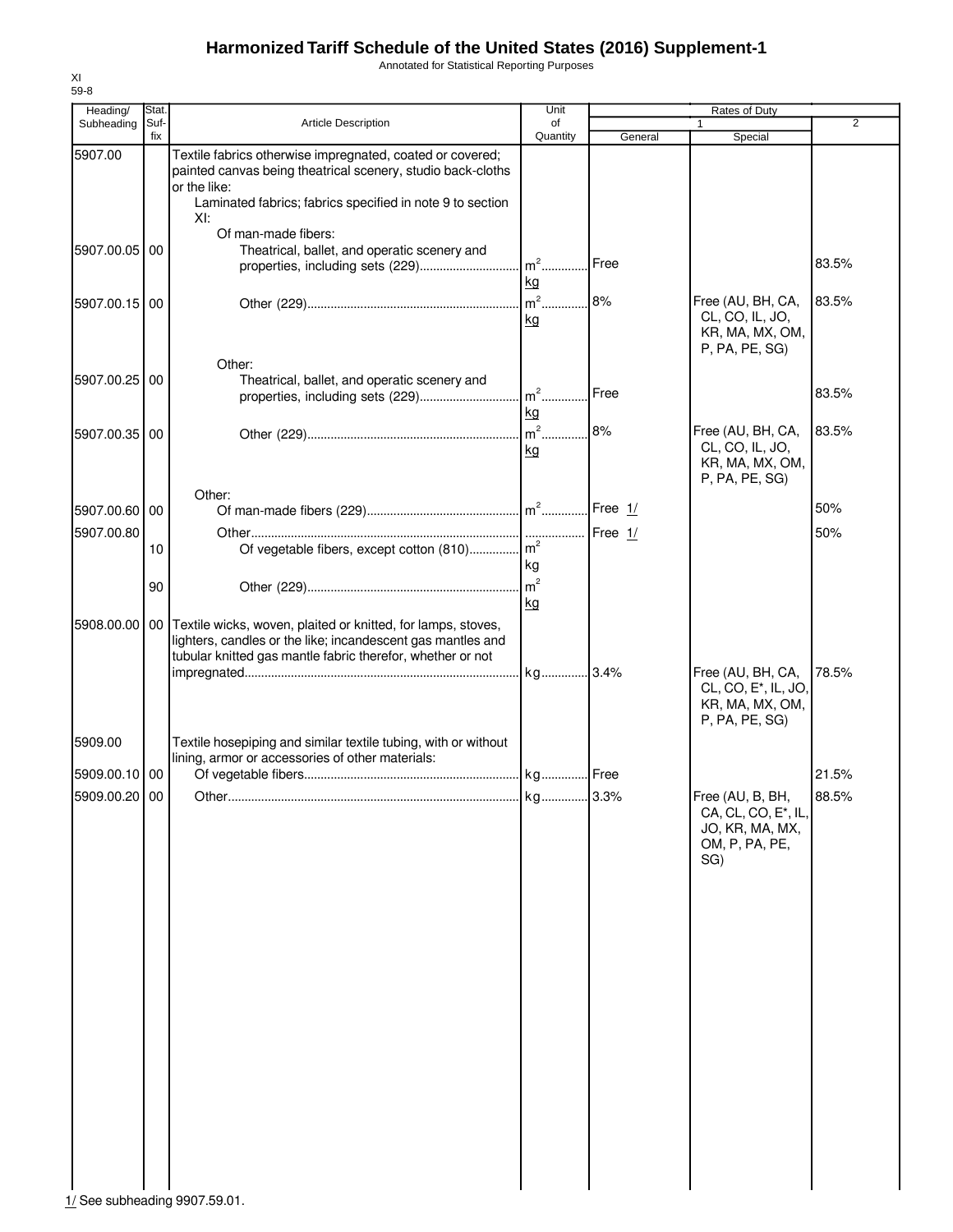Annotated for Statistical Reporting Purposes

| Heading/                 | Stat.       |                                                                                                                                                                                                                                                                                                                                                            | Unit            |         | Rates of Duty                                                                                    |                |
|--------------------------|-------------|------------------------------------------------------------------------------------------------------------------------------------------------------------------------------------------------------------------------------------------------------------------------------------------------------------------------------------------------------------|-----------------|---------|--------------------------------------------------------------------------------------------------|----------------|
| Subheading               | Suf-<br>fix | <b>Article Description</b>                                                                                                                                                                                                                                                                                                                                 | of<br>Quantity  | General | Special                                                                                          | $\overline{2}$ |
| 5910.00                  |             | Transmission or conveyor belts or belting, of textile material,<br>whether or not impregnated, coated, covered or laminated with<br>plastics, or reinforced with metal or other material:                                                                                                                                                                  |                 |         |                                                                                                  |                |
| 5910.00.10               |             | Power transmission belts and belting:                                                                                                                                                                                                                                                                                                                      |                 | 4%      | Free (A, AU, BH,<br>CA, CL, CO, D, E,<br>IL, JO, KR, MA,<br>MX, OM, P, PA,<br>PE, SG)            | 74%            |
|                          | 10          | Belts:                                                                                                                                                                                                                                                                                                                                                     | No.             |         |                                                                                                  |                |
|                          | 20          |                                                                                                                                                                                                                                                                                                                                                            | ka<br>No.<br>kg |         |                                                                                                  |                |
|                          | 30          |                                                                                                                                                                                                                                                                                                                                                            | No.<br>kg       |         |                                                                                                  |                |
|                          | 60          | Belting:                                                                                                                                                                                                                                                                                                                                                   | kg              |         |                                                                                                  |                |
|                          | 70<br>90    |                                                                                                                                                                                                                                                                                                                                                            | kg              |         |                                                                                                  |                |
| 5910.00.90               | 00          |                                                                                                                                                                                                                                                                                                                                                            |                 |         | Free (AU, BH, CA,<br>CL, CO, E <sup>*</sup> , IL, JO,<br>KR, MA, MX, OM,<br>P, PA, PE, SG)       | 30%            |
| 5911                     |             | Textile products and articles, for technical uses, specified in<br>note 7 to this chapter:                                                                                                                                                                                                                                                                 |                 |         |                                                                                                  |                |
| 5911.10                  |             | Textile fabrics, felt and felt-lined woven fabrics, coated,<br>covered or laminated with rubber, leather or other material,<br>of a kind used for card clothing, and similar fabrics of a<br>kind used for other technical purposes, including narrow<br>fabrics made of velvet impregnated with rubber, for<br>covering weaving spindles (weaving beams): |                 |         |                                                                                                  |                |
| 5911.10.10 00            |             |                                                                                                                                                                                                                                                                                                                                                            |                 |         | Free (AU, BH, CA,<br>CL, CO, E <sup>*</sup> , IL, JO,<br>KR, MA, MX, OM,<br>P, PA, PE, SG)       | 40%            |
| 5911.10.20 00            |             | Other                                                                                                                                                                                                                                                                                                                                                      | lka.            | 3.8%    | Free (AU, BH, CA, 68.5%<br>CL, CO, E <sup>*</sup> , IL, JO,<br>KR, MA, MX, OM,<br>P, PA, PE, SG) |                |
| 5911.20<br>5911.20.10 00 |             | Bolting cloth, whether or not made up:<br>Fabrics principally used for stenciling purposes in                                                                                                                                                                                                                                                              | $m2$ .          | 3.3%    | Free (AU, BH, CA,                                                                                | 62%            |
|                          |             |                                                                                                                                                                                                                                                                                                                                                            | kg              |         | CL, CO, E*, IL, JO,<br>KR, MA, MX, OM,<br>P, PA, PE, SG)                                         |                |
| 5911.20.20 00            |             | Other:                                                                                                                                                                                                                                                                                                                                                     | $m2$ .<br>kg    | Free    |                                                                                                  | Free           |
| 5911.20.30 00            |             |                                                                                                                                                                                                                                                                                                                                                            | $m2$ .<br>kg    | Free    |                                                                                                  | 63%            |
|                          |             |                                                                                                                                                                                                                                                                                                                                                            |                 |         |                                                                                                  |                |
|                          |             |                                                                                                                                                                                                                                                                                                                                                            |                 |         |                                                                                                  |                |
|                          |             |                                                                                                                                                                                                                                                                                                                                                            |                 |         |                                                                                                  |                |
|                          |             |                                                                                                                                                                                                                                                                                                                                                            |                 |         |                                                                                                  |                |